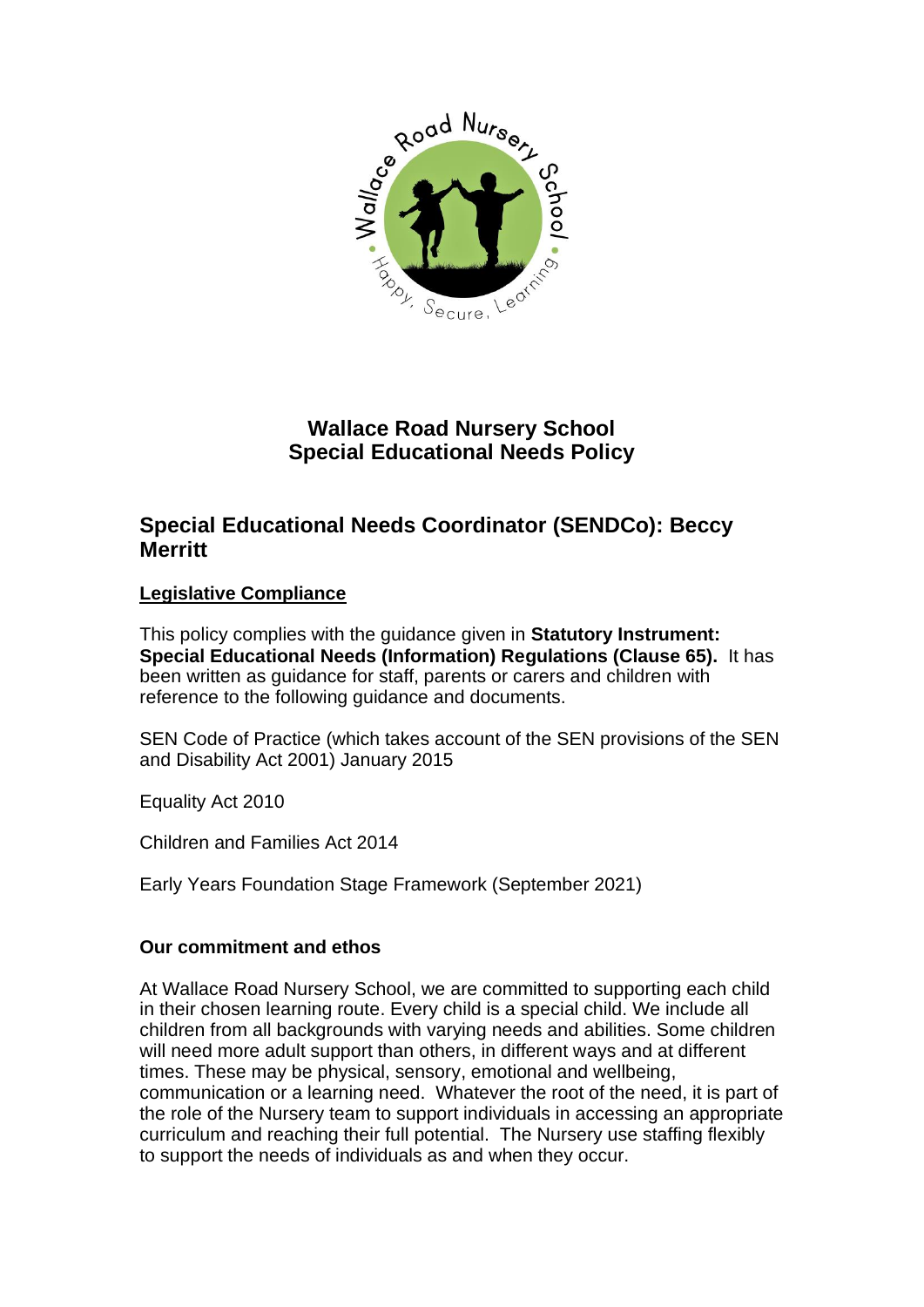"Well Being" "Involvement" and "Learning Through Play" are at the heart of the ethos of Wallace Road Nursery School. A child who feels good about him/herself is going to feel confident to access new learning and to build on successes. If a child is comfortable in the learning environment they are going to access learning more readily. We aim to provide a stimulating learning environment that promotes creativity in all our children. Staff work hard to get to know individuals and to ensure that they are getting the most from their environment and from the Foundation Stage curriculum. To help ensure this we have:

- Key Worker system
- Initial visits of child and parents/carers before they start
- Home visit by Key Worker.
- Stay and play session before the child starts nursery
- Graduated starting dates to ensure children feel secure and settled
- Parents/ carers encouraged to stay and support child as necessary
- Regular observations of children, formal and informal
- Parent consultations to discuss individual progress.
- Open door policy- parents encouraged to talk to staff at any time.

### **Role of SENDCo**

(Special Educational Needs and Disability Co-ordinator): Beccy Merritt

- Ensuring liaison between parents and other professionals in respect of children with special educational needs
- Advising and supporting other practitioners in the setting
- Ensuring appropriate SEN support plans are in place
- Ensuring relevant background about individual children with special needs is collected, recorded and updated.
- Ensuring that the governors are kept informed as individual arrangements may have implications for staffing and /or resources
- Ensuring staff receive appropriate support and training to deal with children's individual needs
- Co-ordinating with Governor for Special Educational Needs.

#### **SEN Governor:**

• To monitor the implementation of the SEN Policy and report back to the Governing body

#### **Identifying Special Educational Needs**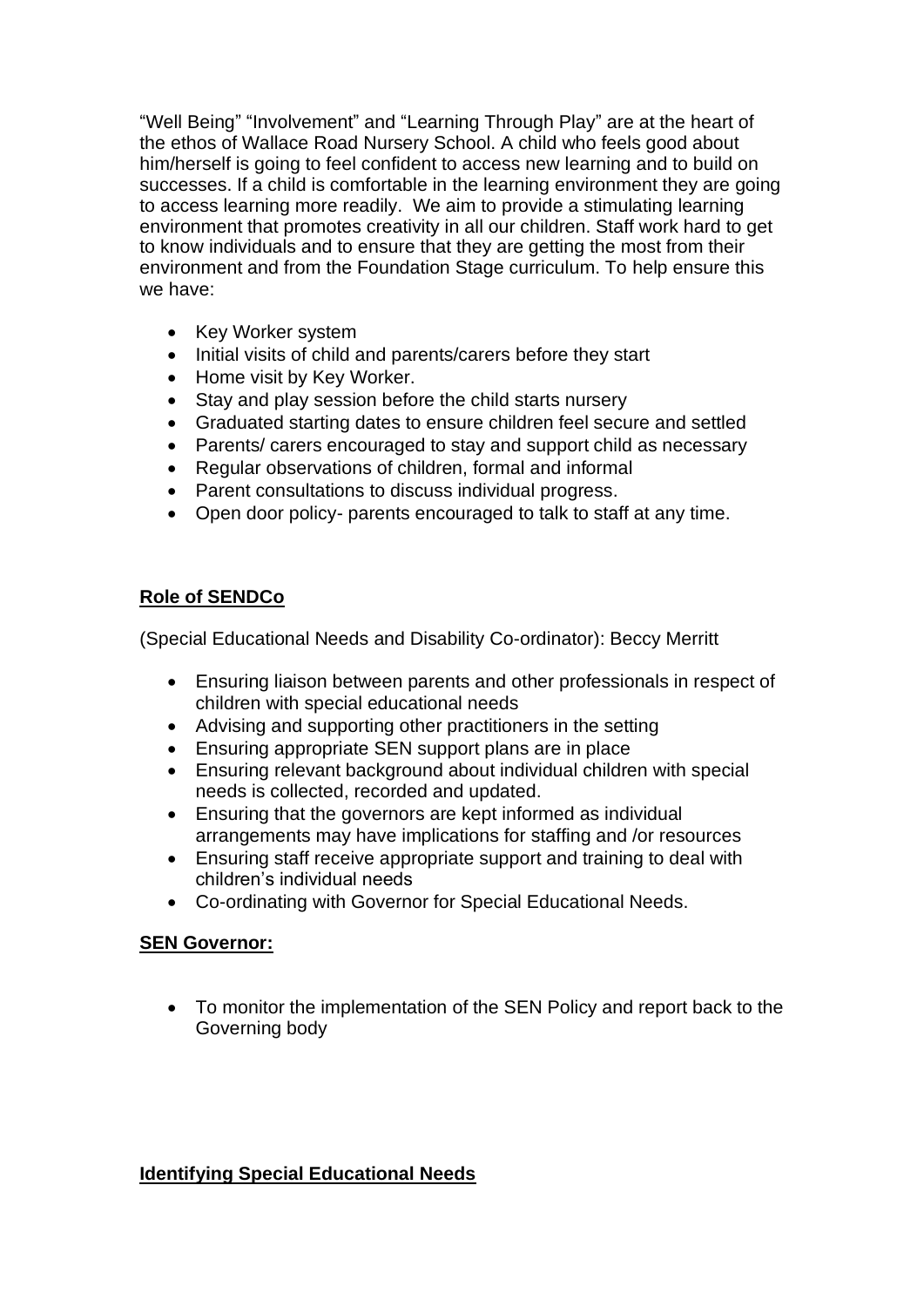The Nursery works together with parents and other agencies to ensure that any child's Special Educational Needs are identified early. Children will find their own routes through the Foundation Stage Curriculum and will progress at different rates. **It should not be assumed that children who are making slower progress must therefore have special educational needs**. Such children will need carefully differentiated learning opportunities to help them progress and regular and frequent monitoring of their progress. Generally, by the end of the first term, through formal and informal observation and assessment Nursery staff know the children well enough to be more specific in their levels of support. Likewise, some children will be identified as needing additional support to extend their learning.

We use the Northamptonshire Early Years Descriptors to support our judgements.

Special Needs has been split into four main areas:

- Cognition and Learning
- Communication and Interaction
- Social, Emotional and Mental Health Difficulties
- Sensory and/or Physical Needs

When a child has been identified as needing additional support, the Special Educational Needs Coordinator will consider which category fits the needs of the child. Quite often needs will cross over into other categories. The descriptors are more of a tool for staff to enable them to provide the best possible support.

#### **The Graduated Response**

If a child appears not to be making progress either generally or in a specific aspect, it may be necessary to try different approaches. Ongoing difficulties or Well Being /Involvement scores of 3 or less may indicate the need for a level of help over and above that which is normally available for children in the Nursery. This stage is known as Special Educational Needs support. Key Workers, with the support of the Special Educational Needs Coordinator will consider support that is needed and implement a plan in consultation with parents/carers. The plan will be reviewed to monitor progress and impact. If the additional support is having little impact, a referral might be made to outside agencies, such as Speech and Language or the Education Psychologist. This can only happen with the full consent from parent/carer and so will be discussed should the Special Educational Needs Coordinator think it is necessary.

As much as possible we aim to support children in the nursery and facilitate their play by supporting their learning linked to their area of need. At times it might be more beneficial to offer support in a quiet area. We recognise the importance and benefit of children having access to free play, therefore any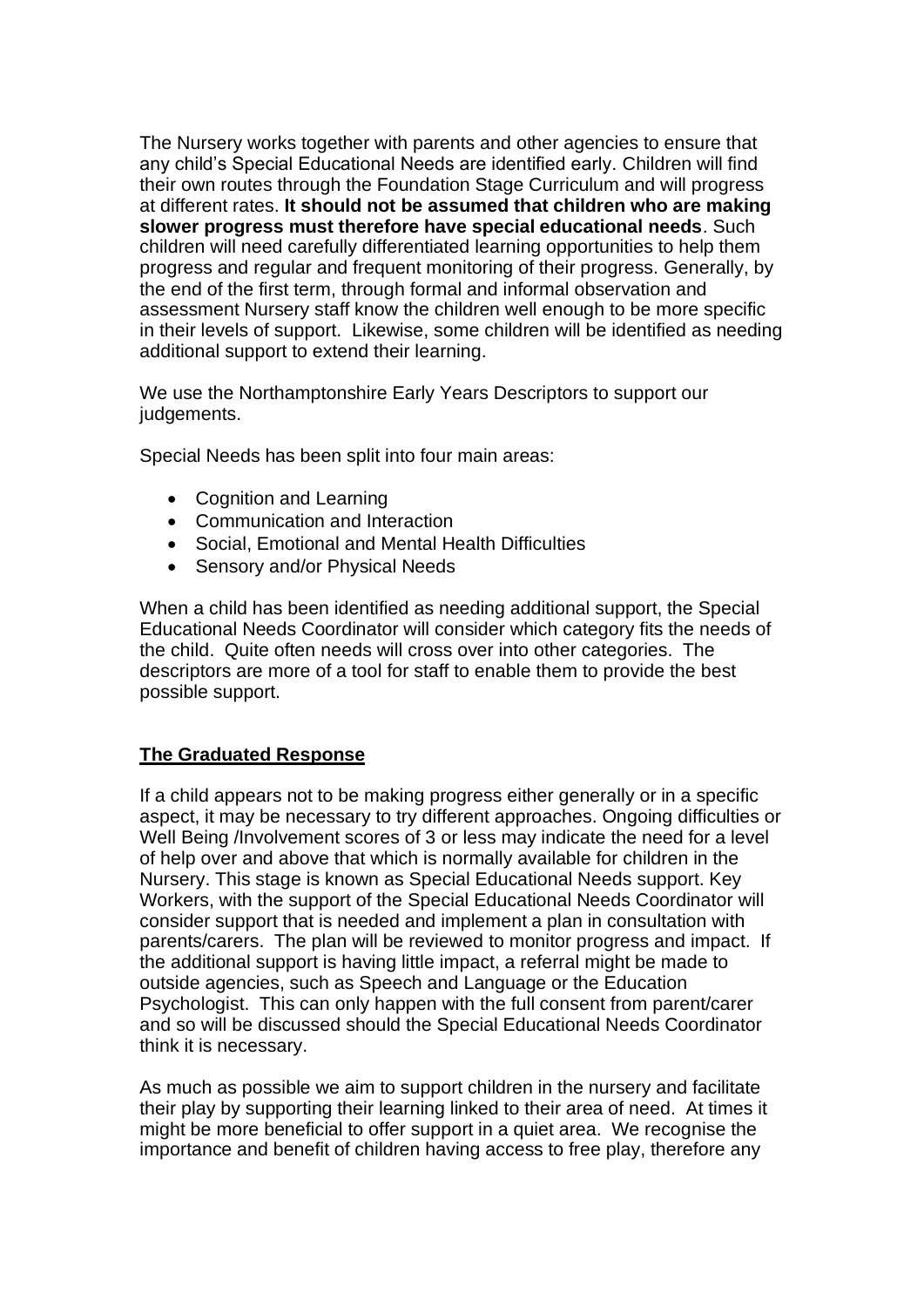activity taking place outside of the general nursery provision will be short and with full cooperation of the child.

Strategies we are using to support learning will be known to all staff to ensure consistency. The key person will monitor and assess areas of development in the same way they do all other children-via observation. They will assess areas of strength and areas that need further support. Impact of strategies and support given will be measured and adjusted. Regular communication between parent/carer and key person and/or Special Education Needs Coordinator is important. If appropriate and beneficial other assessment tools will be used to assess gaps, strengths and areas to work on. Parent/Carers are able to look at any assessments we carry out. Should parents/carers want access to assessments they should speak to the Special Educational Needs Coordinator.

### **Types of support**

- Regular focused support with an adult
- Specific facilitation during free play to encourage language and support speech
- Support with relationships
- Support with emotions during free play
- Small group work consisting of a short game
- One to one speech/language support with an adult-very short session
- Contacting outside agencies for specialised support, such as Speech and Language Therapist, Educational Psychologist, Behaviour Support, Occupational Therapy
- Referral to Specialist Support Services for more guidance and support

## **Education and Health and Care Plan**

If a child is not making progress despite the extra support and support plan, it will be necessary for the Nursery, in consultation with the parents and any other external agencies involved to consider whether an Education and Health and Care Plan needs to be put in place. (EHCP)

#### **Preventing and Resolving Disagreements**

Wallace Road Nursery School and Northamptonshire Education Authority will aim to keep parents/carers fully informed at all times about their child's education. If at any stage parents/carers are not happy with a decision they may talk to the head teacher/Special Educational Needs Coordinator or any member of Nursery staff, or the Named Officer who has dealt with the child's case. We will always be happy to discuss parents/carers concerns. The local parent partnership service, voluntary organisations and parent's groups can help parents/carers put their views to Northamptonshire Local Education Authority. If an agreement cannot be reached with the Local Education Authority, they can be asked to help sort out the disagreement informally.